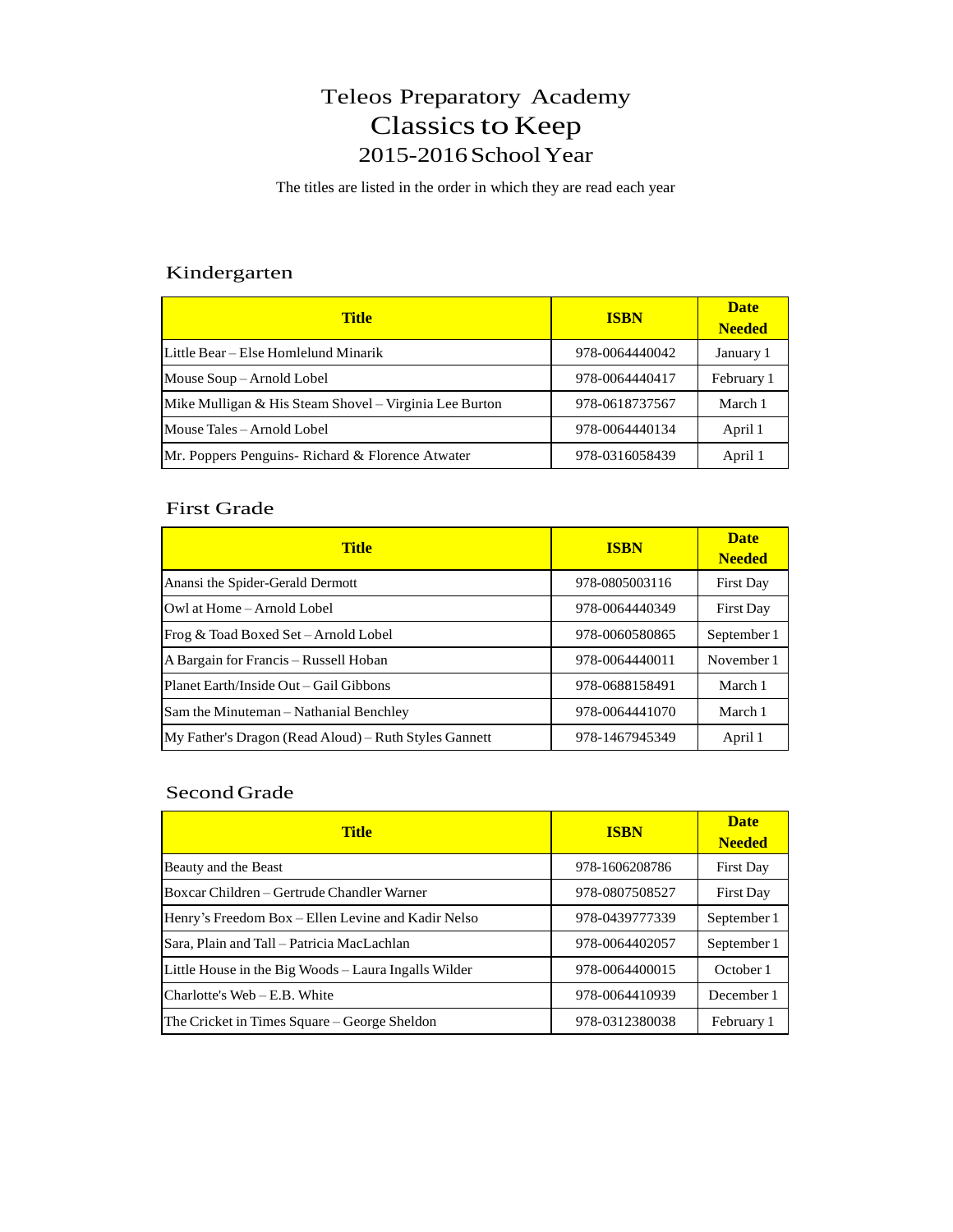# Teleos Preparatory Academy **Classics to Keep** 2015-2016 School Year

The titles are listed in the order in which they are read each year

### Third Grade

| <b>Title</b>                                        | <b>ISBN</b>    | <b>Date</b><br><b>Needed</b> |
|-----------------------------------------------------|----------------|------------------------------|
| James and the Giant Peach                           | 978-0142410363 | <b>First Day</b>             |
| Pinocchio – Carlo Collodi                           | 978-0141331645 | October 1                    |
| The Lion, The Witch, and the Wardrobe $-C.S.$ Lewis | 978-0060765484 | December 1                   |
| The Jungle Book- Ruyard Kipling                     | 978-0486410241 | February 1                   |
| The Little Prince – Antoine de Saint Exupery        | 978-0547978840 | April 1                      |

#### Fourth Grade

| <b>Title</b>                                   | <b>ISBN</b>    | <b>Date</b><br><b>Needed</b> |
|------------------------------------------------|----------------|------------------------------|
| Prince Caspian – C.S. Lewis                    | 978-0064409445 | <b>First Day</b>             |
| The Wizard of Oz – L. Frank Baum               | 978-1593082215 | September 1                  |
| The Princess and the Goblin – George MacDonald | 978-0141332482 | November 1                   |
| Carry On, Mr. Bowditch – Jean Lee Latham       | 978-0618250745 | January 1                    |
| Robin Hood – Roger Lancelyn Green              | 978-0141329383 | March 1                      |

#### Fifth Grade

| <b>Title</b>                               | <b>ISBN</b>    | <b>Date</b><br><b>Needed</b> |
|--------------------------------------------|----------------|------------------------------|
| The Secret Garden – Francis Hodgen Burnett | 978-0064401883 | <b>First Day</b>             |
| Where the Red Fern Grows – Wilson Rawls    | 978-0440412670 | September 1                  |
| Voyage of the Dawn Treader $-C.S.$ Lewis   | 978-0064409469 | Novermber 1                  |
| A Wrinkle in Time – Madeleine L'Engle      | 978-0312367541 | January 1                    |